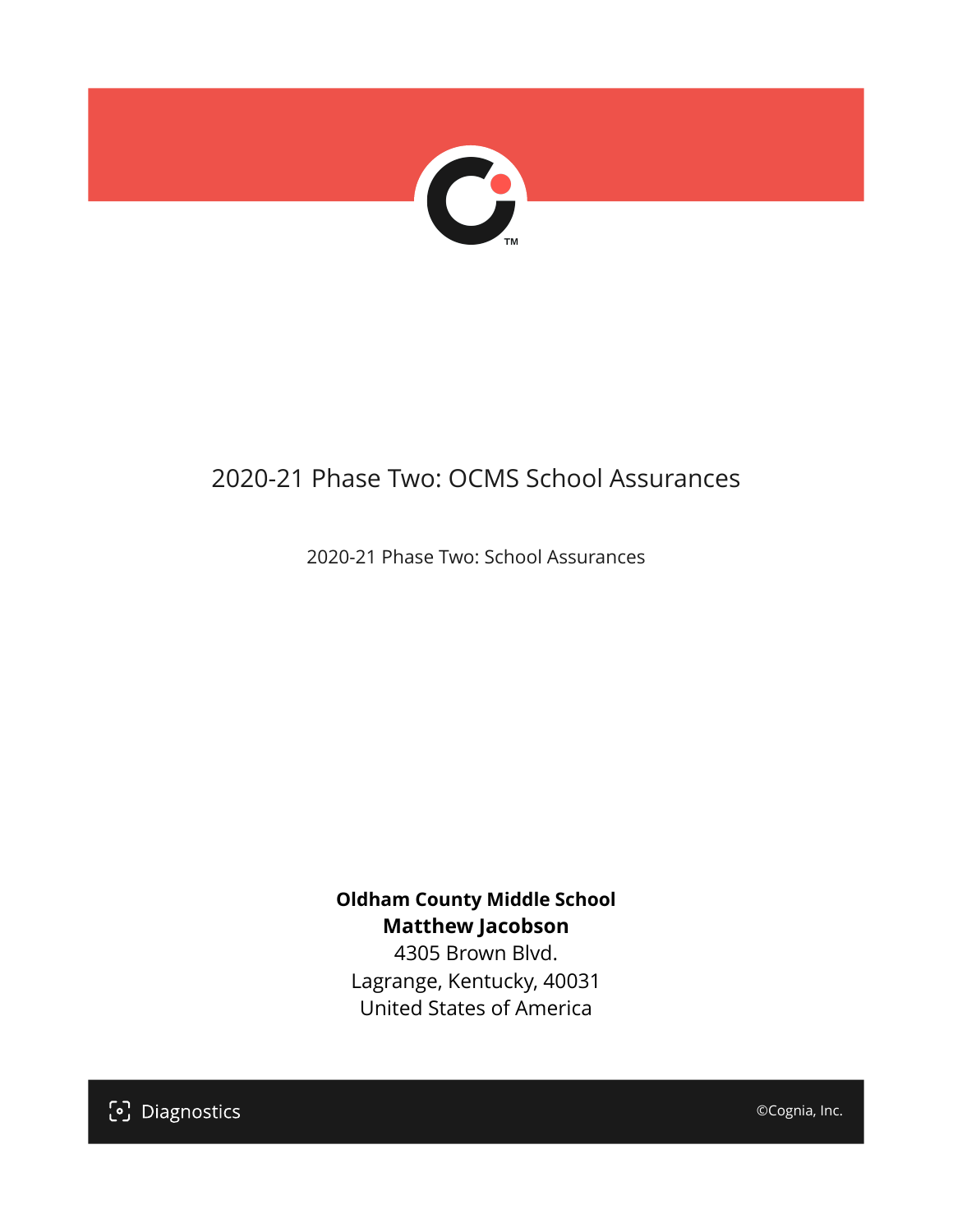### **Table of Contents**

| 2020-21 Phase Two: School Assurances                    |  |
|---------------------------------------------------------|--|
| Introduction                                            |  |
| <b>Teacher Performance</b>                              |  |
| Title I Schoolwide Programs                             |  |
| Title I Targeted Assistance School Programs             |  |
| Schools Identified for Targeted Support and Improvement |  |
| All School Programs                                     |  |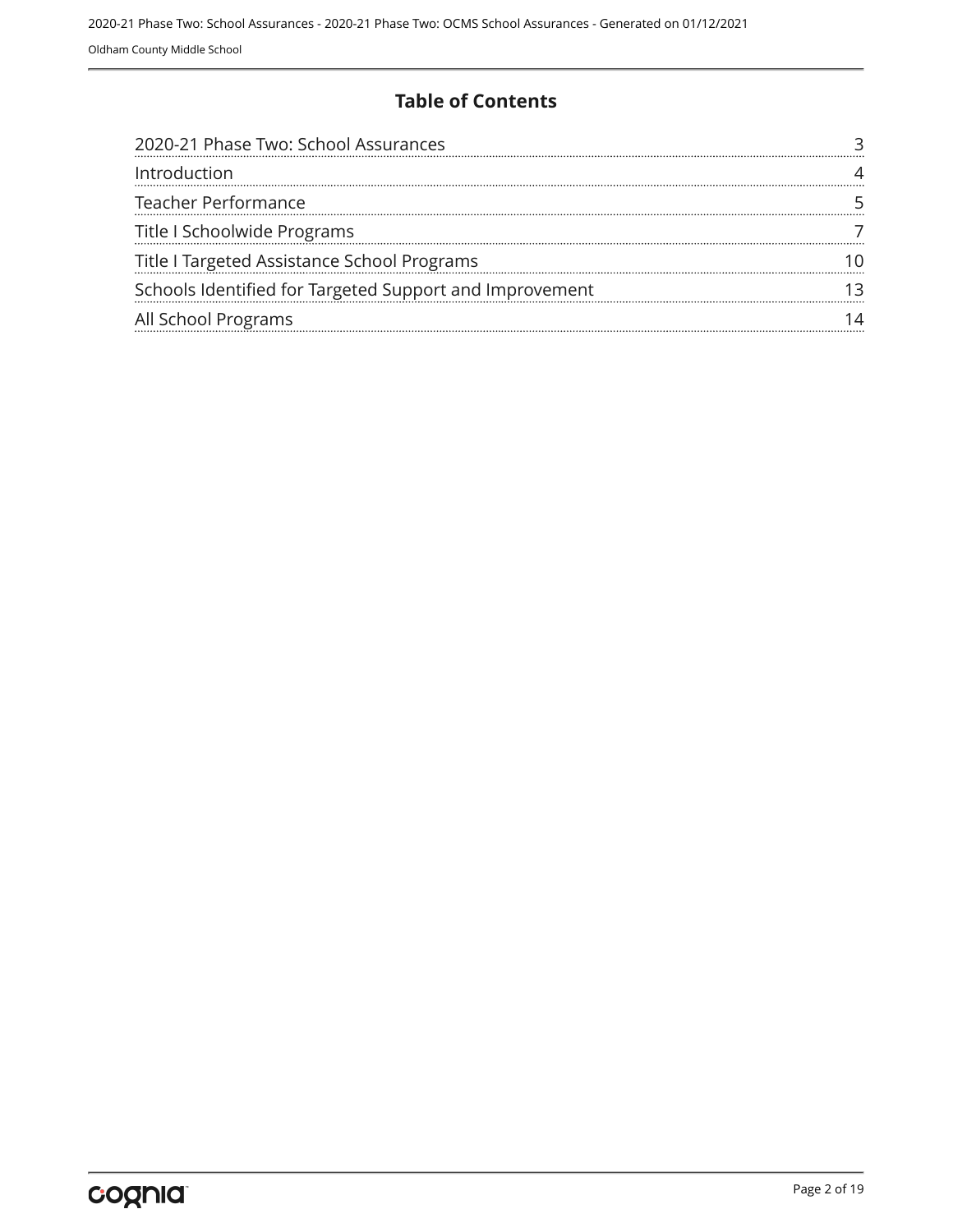# <span id="page-2-0"></span>**2020-21 Phase Two: School Assurances**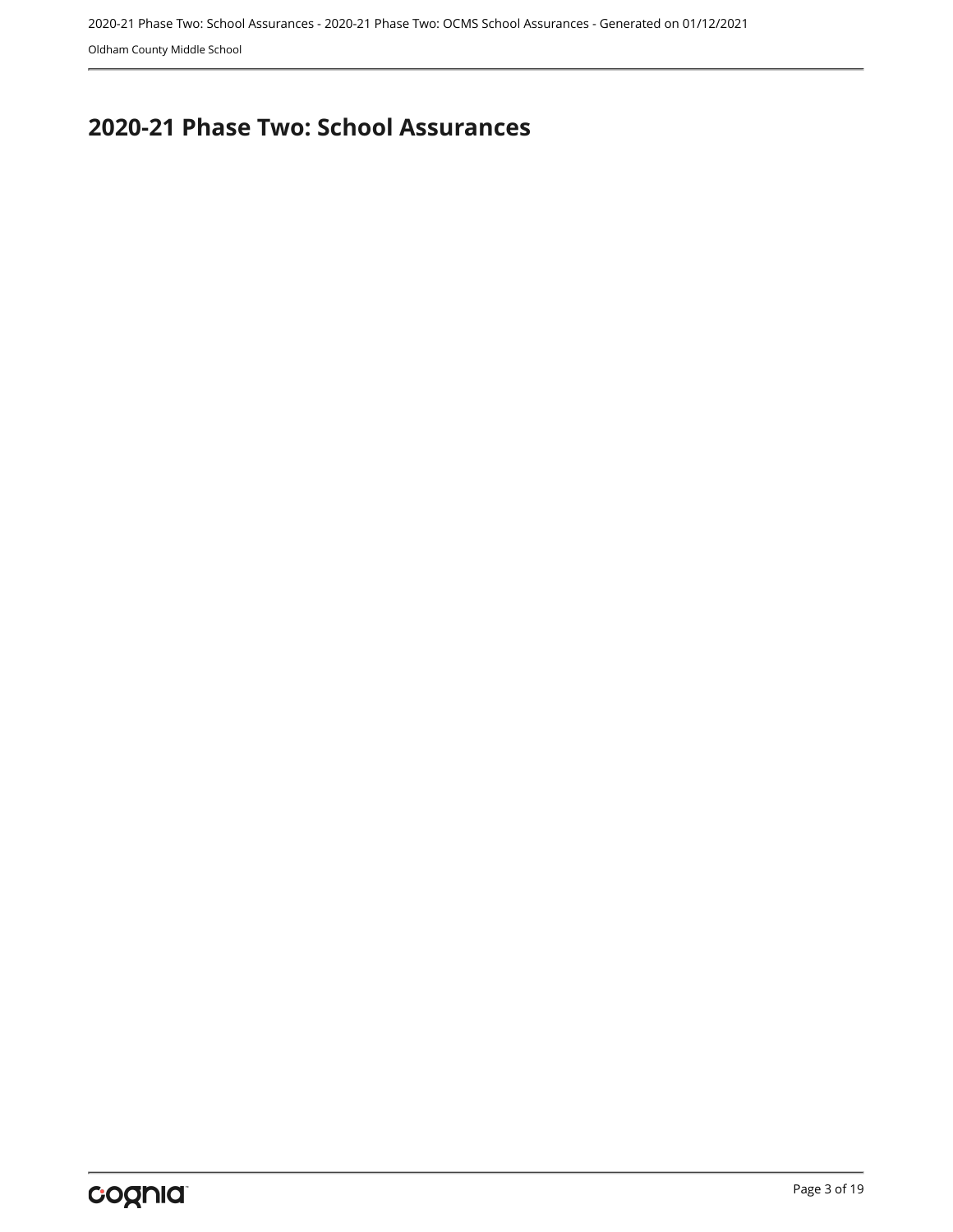### <span id="page-3-0"></span>**Introduction**

Assurances are a required component of the improvement planning process (703 KAR 5:225). Please read each assurance carefully and indicate whether your school complies by selecting the appropriate response (Yes, No or N/A). If you wish to provide further information or clarify your response, space for comments is provided. Comments are optional. You may upload any supporting documentation as needed.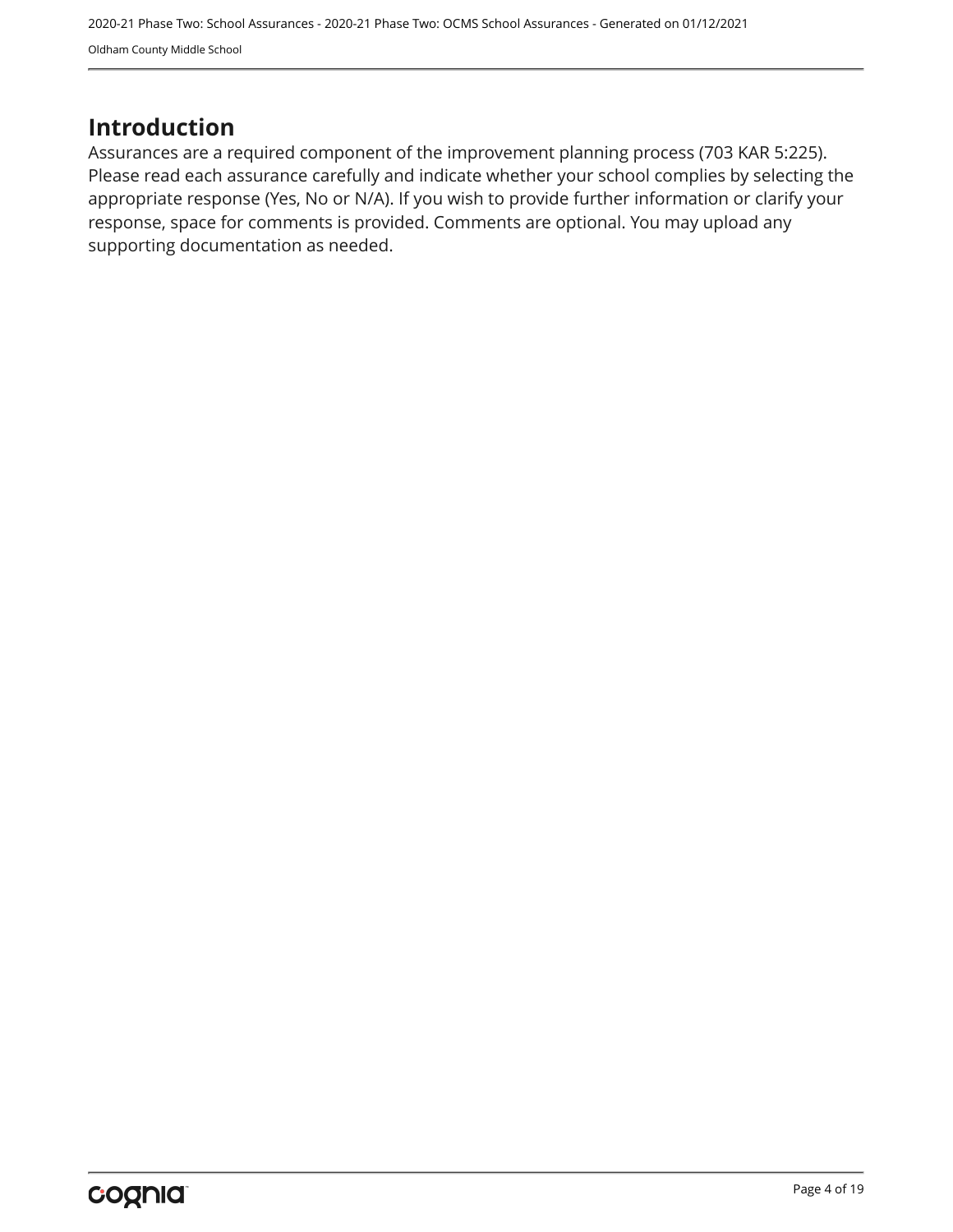### <span id="page-4-0"></span>**Teacher Performance**

1. The KDE focuses on promoting equitable access to effective educators for all students, including minority students, those experiencing poverty, English learners and students with disabilities. Therefore, all districts and schools are charged with ensuring equitable access to experienced and effective educators. The Every Student Succeeds Act (ESSA) requires each school to report data regarding ineffective teachers. An ineffective teacher receives a summative effectiveness rating of "ineffective" as determined through the local performance evaluation system that meets the requirement established by KRS 156.557. An ineffective teacher consistently fails to meet expectations as determined by a trained evaluator, in competencies identified as the performance criteria in the Kentucky Framework for Teaching.

Due to the passage of Senate Bill 1 (2017), the measure and method for collecting teacher and leader effectiveness data was adjusted to fulfill the state law regarding district reporting and data collection. Number of students taught by ineffective teachers is self-reported by each school, in aggregate, by subpopulation. Names of ineffective teachers are not provided/collected.

Responses to this assurance will be collected in the [Kentucky Equitable Access to](https://www.surveymonkey.com/r/PNPMCCV) **[Effective Educators Survey](https://www.surveymonkey.com/r/PNPMCCV).** Responses to each survey question should be based on data from the 2019-20 school year. This survey collects data on ineffective teachers only. Data on inexperienced and out-of-field teachers is collected using the EPSB identification number provided in Infinite Campus. Please be sure all teachers have an EPSB number on file.

Once you have completed the survey, return to the 2020-21 Phase Two: School Assurances diagnostic to certify that your school has completed the survey and to complete the remaining assurances on the diagnostic.

**I certify this school has accurately completed the [Kentucky Equitable Access to](https://www.surveymonkey.com/r/PNPMCCV) [Effective Educators Survey](https://www.surveymonkey.com/r/PNPMCCV) by opening the survey link, entering all requested information, and submitting the completed survey as directed. I also certify that all certified staff members have an EPSB number entered in Infinite Campus.**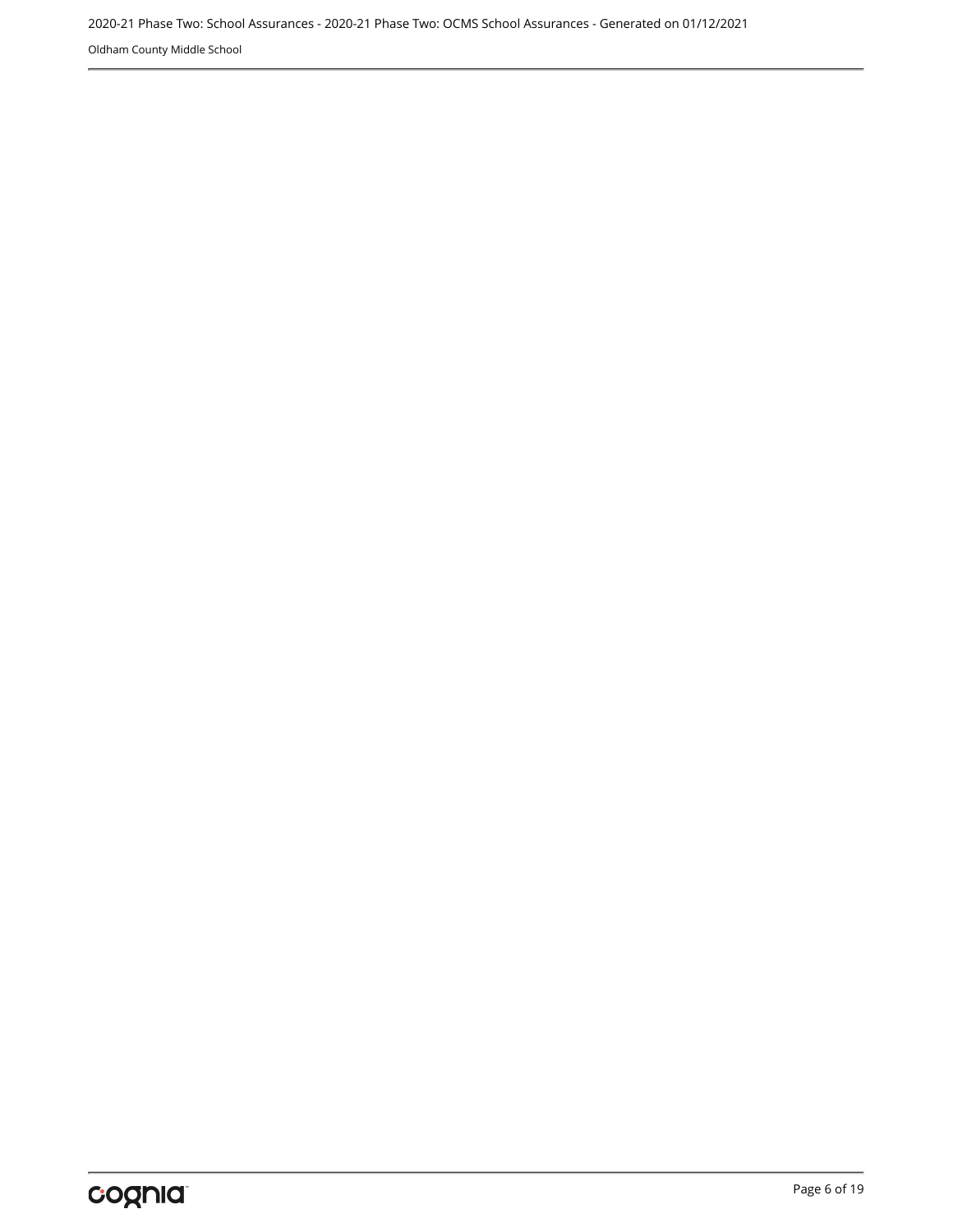### <span id="page-6-0"></span>**Title I Schoolwide Programs**

2. If the school is implementing a schoolwide program, the school developed a comprehensive plan during a 1-year period or qualifies for an exception under Section 1114(b)(1) of the Every Student Succeeds Act (ESSA).

 **Yes** o No N/A **COMMENTS**

3. If the school is implementing a schoolwide program, the school developed a comprehensive plan with the involvement of parents and other members of the community to be served as well as individuals who will carry out such plan (e.g. teachers, administrators, classified staff, etc.) as required by Section 1114(b)(2) of ESSA.

 **Yes** No N/A **COMMENTS**

4. If the school is implementing a schoolwide program, the school developed a comprehensive plan that will remain in effect for the duration of the school's participation under Title I, Part A of ESSA as required by Section 1114(b)(3) of ESSA.

 **Yes** No N/A **COMMENTS**

5. If the school is implementing a schoolwide program, the school developed a comprehensive plan that is available to district leadership, parents, and the public and in an understandable and uniform format as required by Section 1114(b)(4) of ESSA.

 **Yes** o No

cognia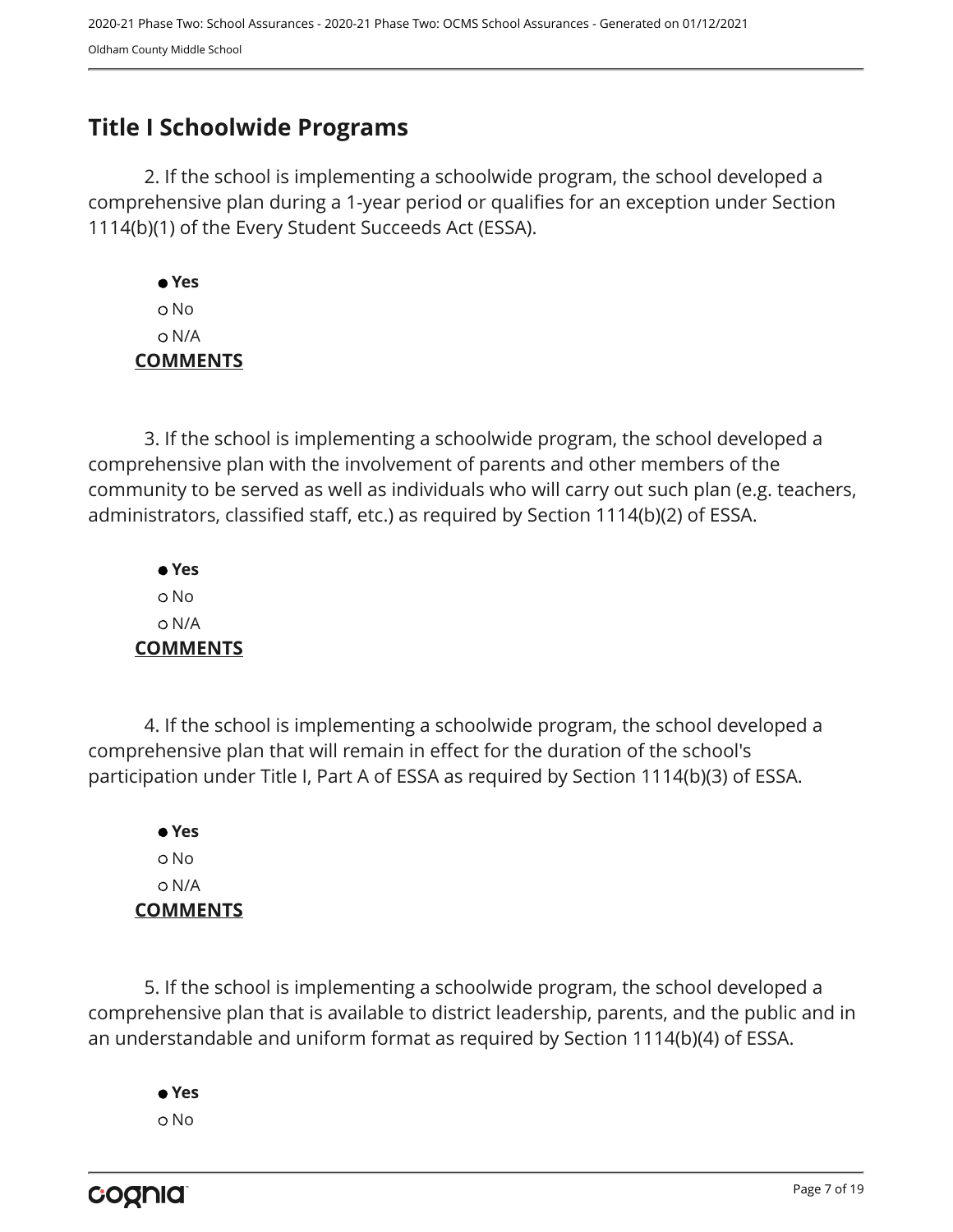#### N/A **COMMENTS**

6. If the school is implementing a schoolwide program, the school developed a comprehensive plan that, to the extent appropriate and applicable, coordinates with other federal, state, and local programs, including but not limited to the implementation of improvement activities in schools identified for comprehensive or targeted support and improvement, as required by Section 1114(b)(5) of ESSA.

 **Yes** o No N/A **COMMENTS**

7. If the school is implementing a schoolwide program, the school developed a comprehensive plan that is based on a comprehensive needs assessment, which included a review of academic achievement data, and includes, among other items, a description of the strategies the school will implement to address school needs as required by Section 1114(b)(6) of ESSA. The comprehensive needs assessment was developed with the participation of individuals who will carry out the schoolwide program plan, and the school documents how it conducted the needs assessment, the results it obtained, and the conclusions it drew from those results, as required by 34 Code of Federal Regulations (CFR) 200.26.

 **Yes** No N/A **COMMENTS**

8. If the school is implementing a schoolwide program, the school developed, pursuant to Section 1114(b)(7), a comprehensive plan that includes a description of the strategies to be implemented to address school needs, including how such strategies: (1) provide opportunities for all children; (2) use methods and instructional strategies that strengthen the academic program in the school, increase learning time, and provide an enriched and accelerated curriculum; and, (3) address the needs of all children through, for example, the following activities: school-based mental health programs; a tiered model to prevent and address behavioral problems; professional development to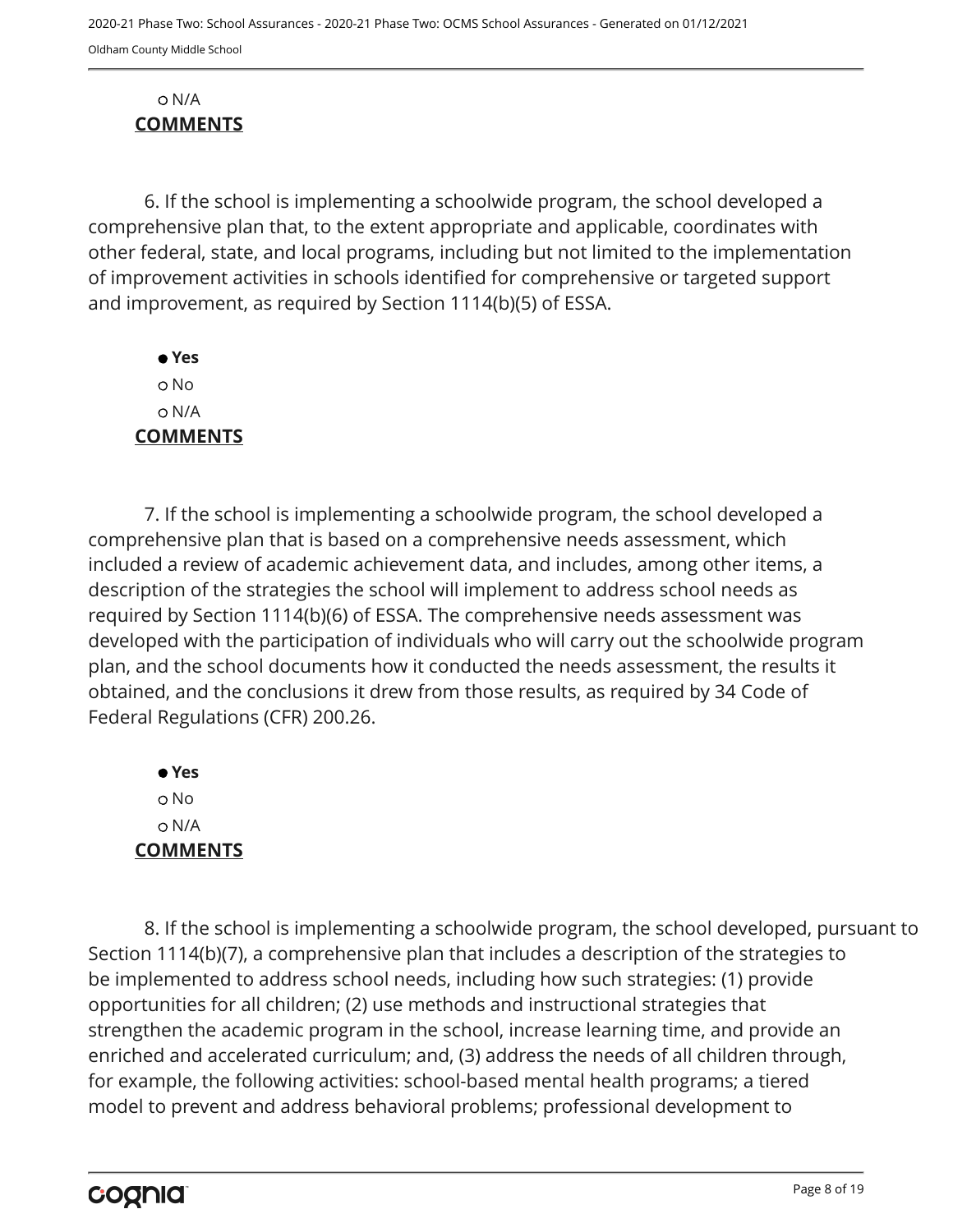improve instruction and use of data from academic assessments, and to recruit and retain effective teachers; and/or, strategies for assisting preschool children transition to local elementary school programs.

### **Yes** o No N/A **COMMENTS**

9. The school regularly monitors the implementation and results achieved by the schoolwide program, using data from the State's annual assessments and other indicators of academic achievement. The school determines whether the schoolwide program has been effective in increasing the achievement of students in meeting the challenging State academic standards, particularly for those students who had been furthest from achieving the standards. The school revises the plan as necessary based on student needs and on the results of the regular monitoring, to ensure continuous improvement of students in the schoolwide program and to ensure that all students are provided opportunities to meet the challenging State academic standards, as required by Section 1114 (b)(3) of ESSA and 34 CFR 200.26.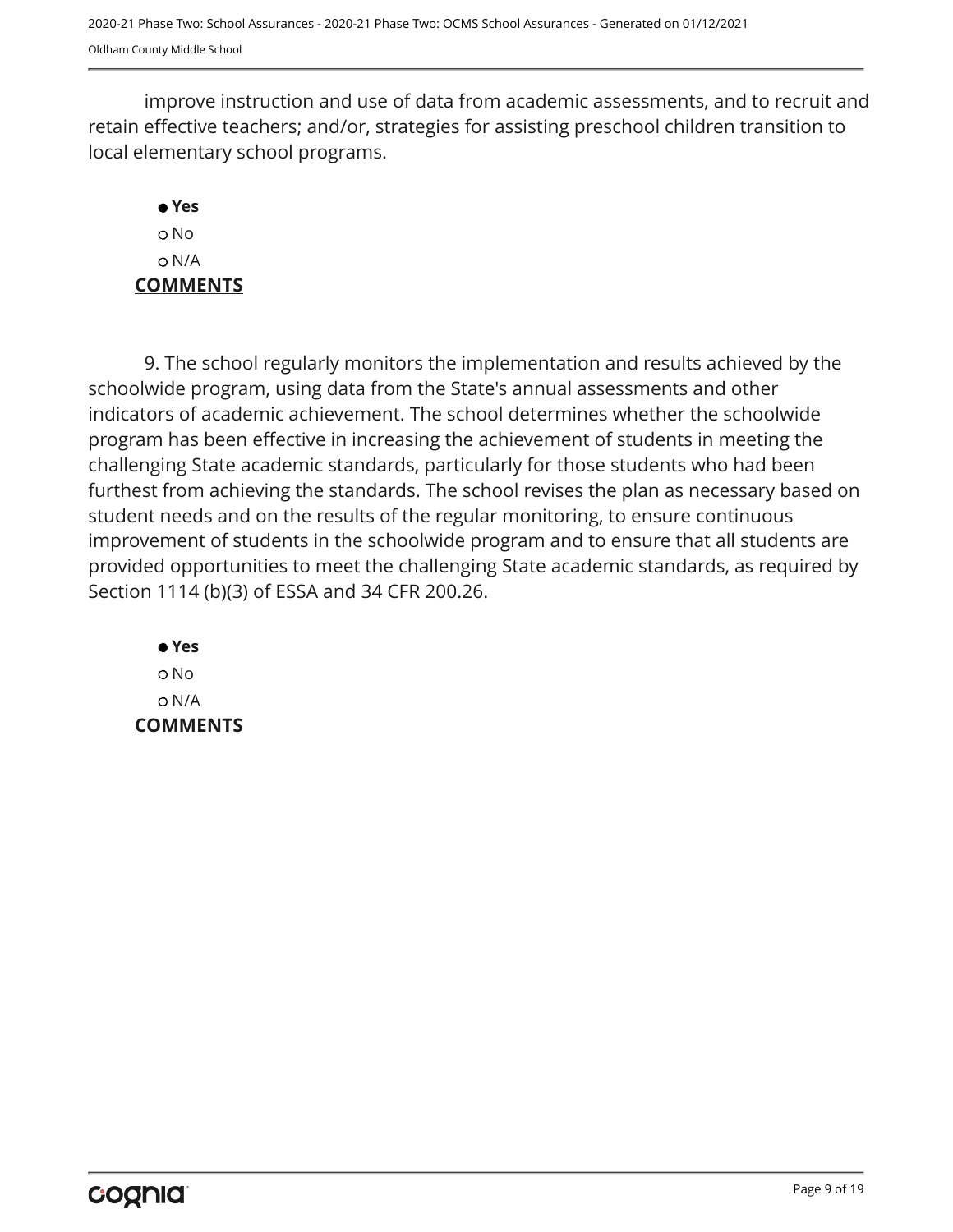## <span id="page-9-0"></span>**Title I Targeted Assistance School Programs**

10. If the school is implementing a targeted assistance school program, participating students are identified in accordance with Section 1115(c) and on the basis of multiple, educationally related, objective criteria.

 Yes o No  **N/A COMMENTS**

11. If the school is implementing a targeted assistance school program, the school serves participating students using resources under Title I, Part of ESSA to meet challenging state academic standards as required by Section 1115(b)(2)(A) of ESSA.

 Yes No  **N/A COMMENTS**

12. If the school is implementing a targeted assistance school program, the school serves, pursuant to Section 1115(b)(2)(B) of ESSA, participating students using methods and instructional strategies to strengthen the academic program of the school, which may include, for example, expanded learning time, summer programs, and/or a tiered model to prevent and address behavioral problems.

 Yes o No  **N/A COMMENTS**

13. If the school is implementing a targeted assistance school program, the school serves participating students by coordinating with and supporting the regular educational program as required by Section 1115(b)(2)(C) of ESSA.

Yes

cognia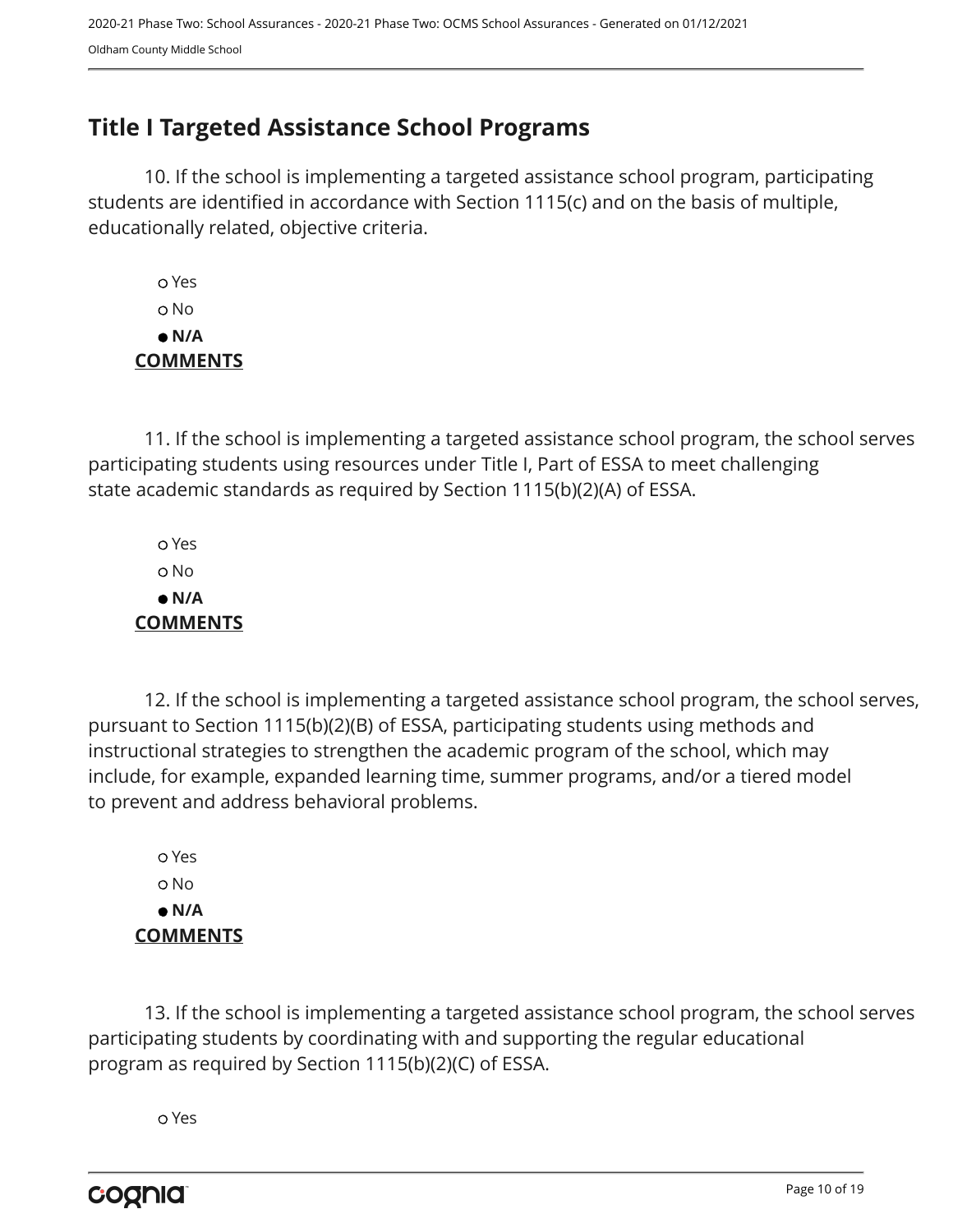No  **N/A COMMENTS**

14. If the school is implementing a targeted assistance school program, the school serves participating students by providing professional development to, for example, teachers, administrators, classified staff, and/or other school personnel who work with participating students as required by Section 1115(b)(2)(D) of ESSA.

 Yes No  **N/A COMMENTS**

15. If the school is implementing a targeted assistance school program, the school serves, pursuant to Section 1115(b)(2)(E) of ESSA, participating students by implementing strategies to increase the involvement of parents of participating students in accordance with Section 1116 of ESSA.

 Yes o No  **N/A COMMENTS**

16. If the school is implementing a targeted assistance school program, the school serves participating students, to the extent appropriate and applicable, by coordinating with other federal, state, and local programs, including but not limited to the implementation of improvement activities in schools identified for comprehensive or targeted support and improvement, as required by Section 1115(b)(2)(F) of ESSA.

 Yes o No  **N/A COMMENTS**

17. If the school is implementing a targeted assistance school program, the school serves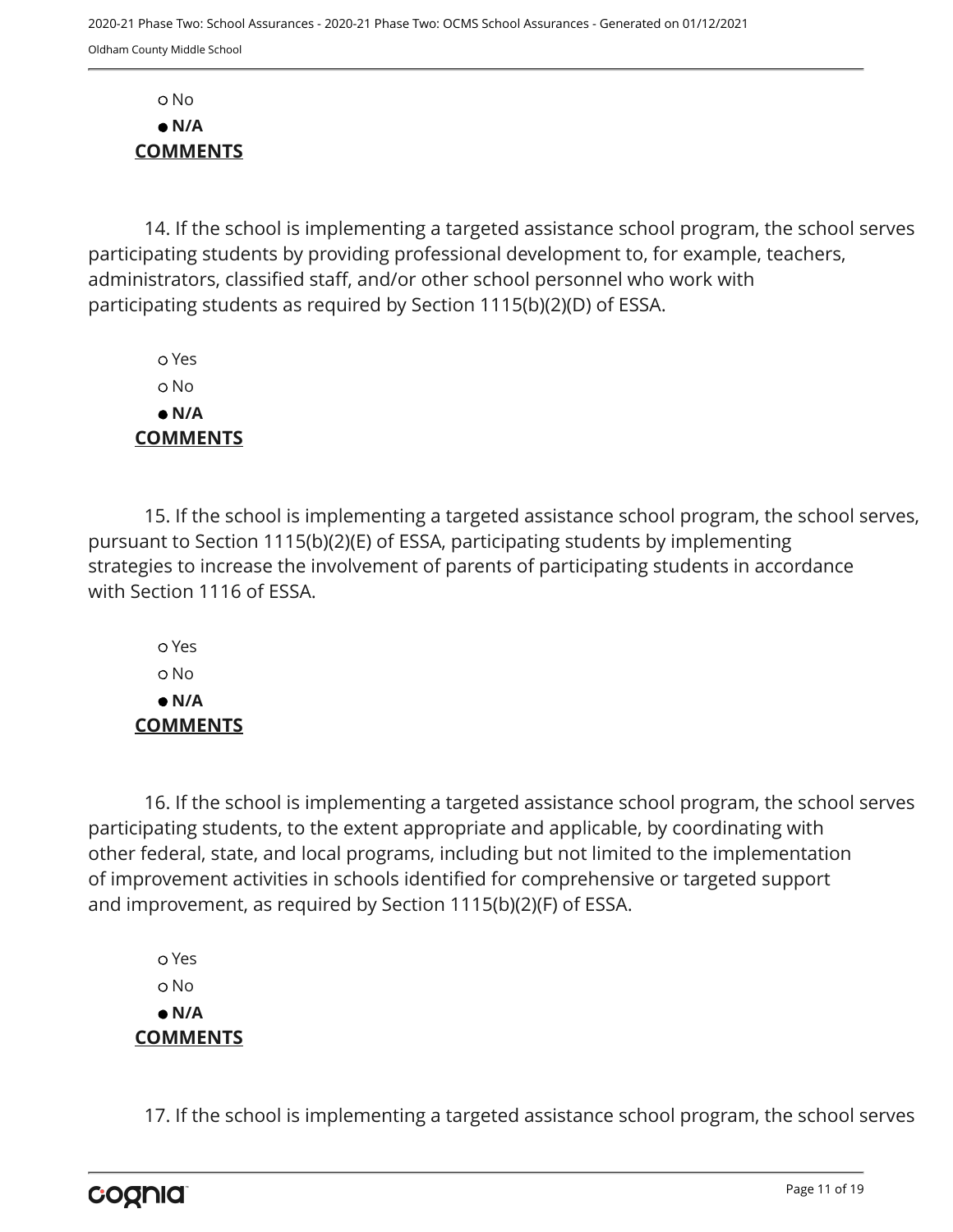participating students by reviewing the progress of participating students on an ongoing basis and revising the targeted assistance program, if necessary, to provide additional assistance to meet challenging state academic standards as required by Section 1115(b) (2)(G) of ESSA.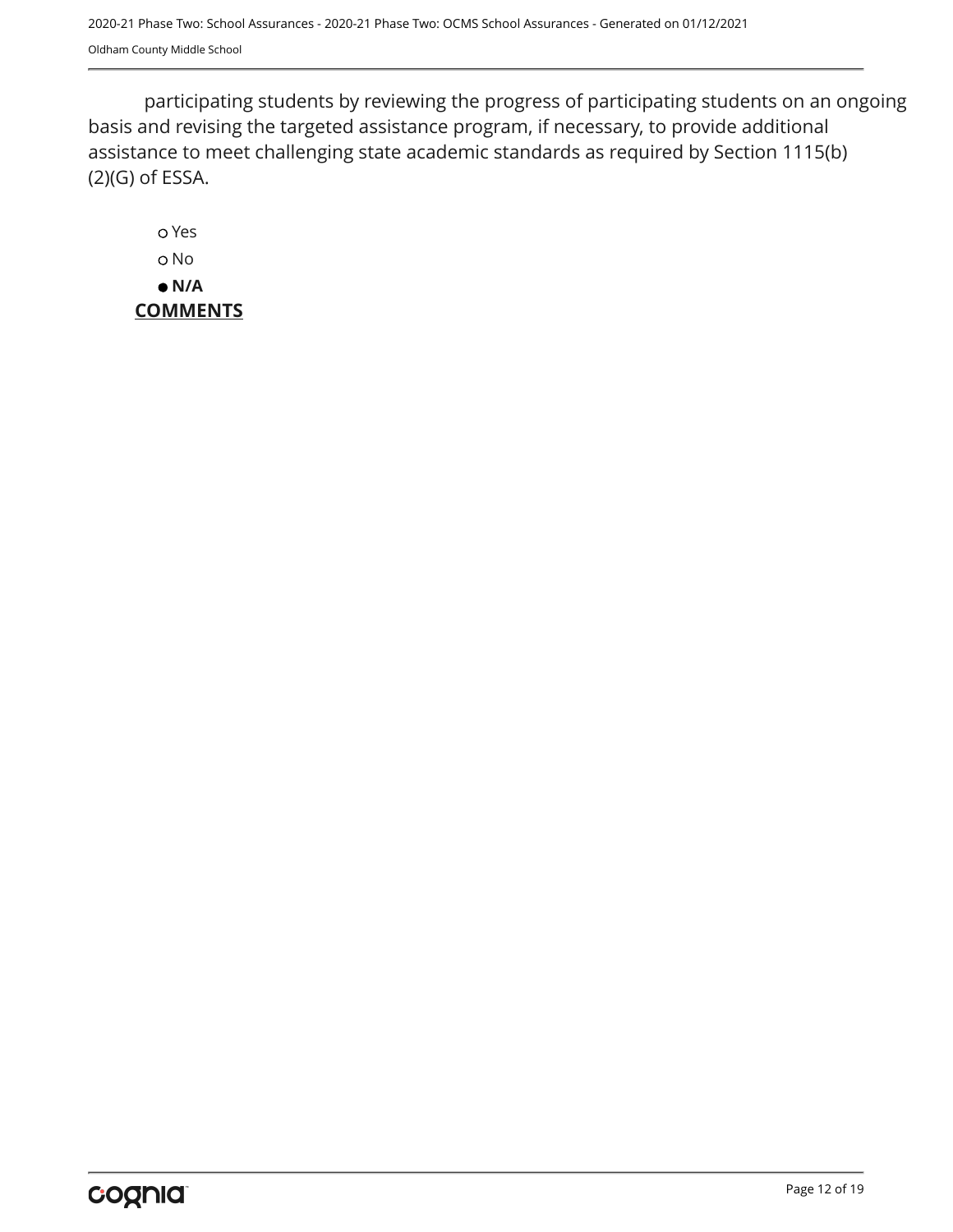## <span id="page-12-0"></span>**Schools Identified for Targeted Support and Improvement**

18. If identified for targeted support and improvement, including additional targeted support and improvement, pursuant to Section 1111(d)(2) of ESSA, the school developed and implemented a plan to improve student outcomes that, among other items, was informed by all indicators, including student performance against long-term goals; included evidence-based interventions; and, approved by local leadership. For reference, "evidence-based" is defined in ESSA Section 8101(21).

 Yes No  **N/A COMMENTS**

19. If identified for additional targeted support and improvement pursuant to Section 1111(d)(2)(C), the school developed and implemented a plan to improve student outcomes that also identified resource inequities to be addressed through implementation of such plan.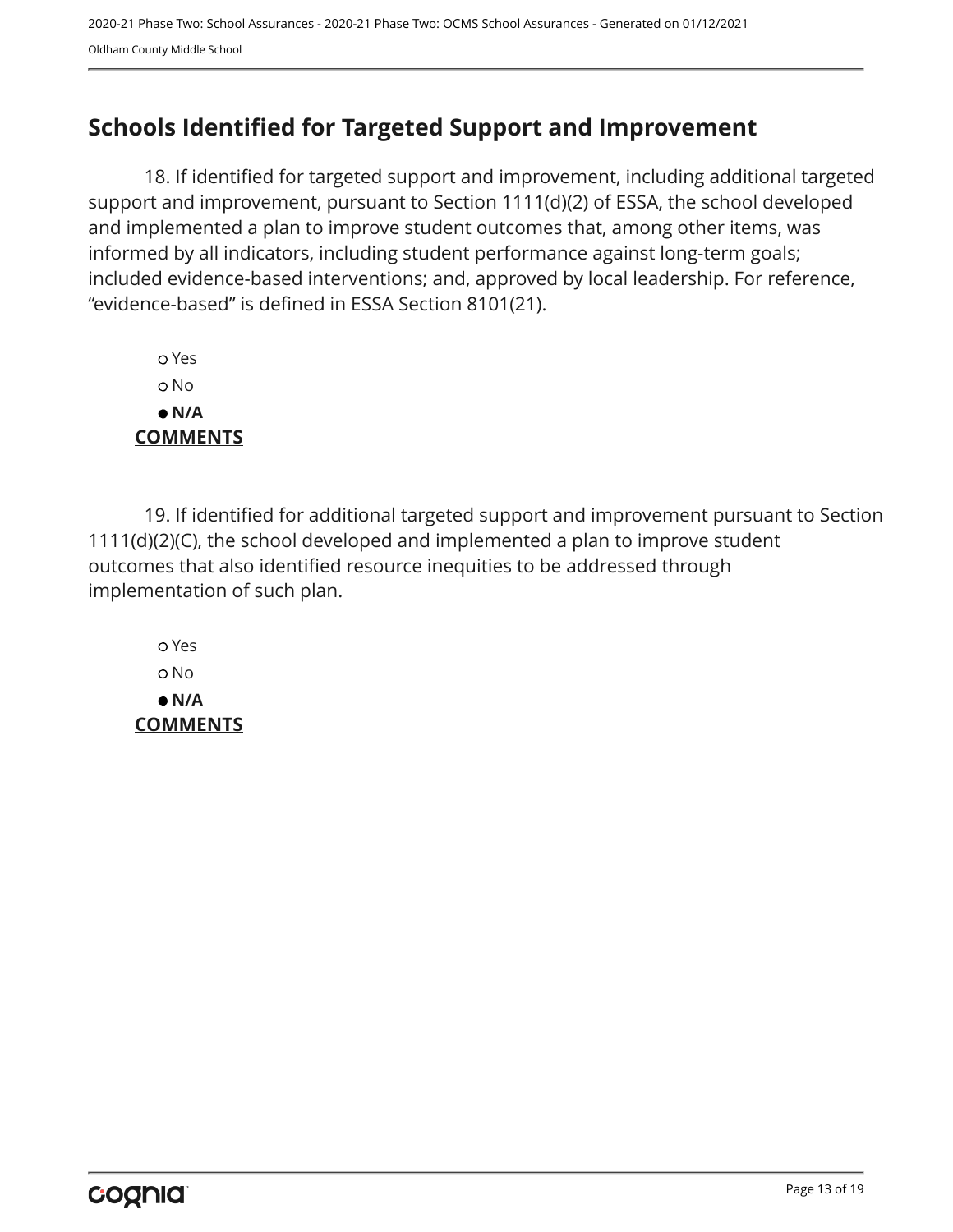## <span id="page-13-0"></span>**All School Programs**

20. The school provides professional development for staff that is in accordance with the purpose of Title II of ESSA; addresses the needs of all students; and, strives to ensure all students are college, career and transition ready as intended by Section 2103 of ESSA, which governs the local use of Title II funding.

 **Yes** No N/A **COMMENTS**

21. The school ensures that the use of federal funding, including expenditures for certified or classified positions (e.g. counselors, nurses, media specialists, etc.), is reasonable and necessary in compliance with 2 CFR 200.403 and 200.405.

 **Yes** No N/A **COMMENTS**

22. The school ensures that all teachers and paraprofessionals working in a program supported with Title I, Part A funding meet applicable state requirements as required by Section 1111(g)(2)(J) of ESSA.

 **Yes** No N/A **COMMENTS**

23. The school distributes to parents and family members of participating children, or all children in a schoolwide program, a written parent and family engagement policy, which is agreed on by such parents, that describes the means for carrying out the requirements of ESSA Section 1116 (c) through (f). The school makes the policy available to the local community and updates it periodically to meet the changing needs of parents and the school. For reference, Section 1116(b) of ESSA allows existing parent and family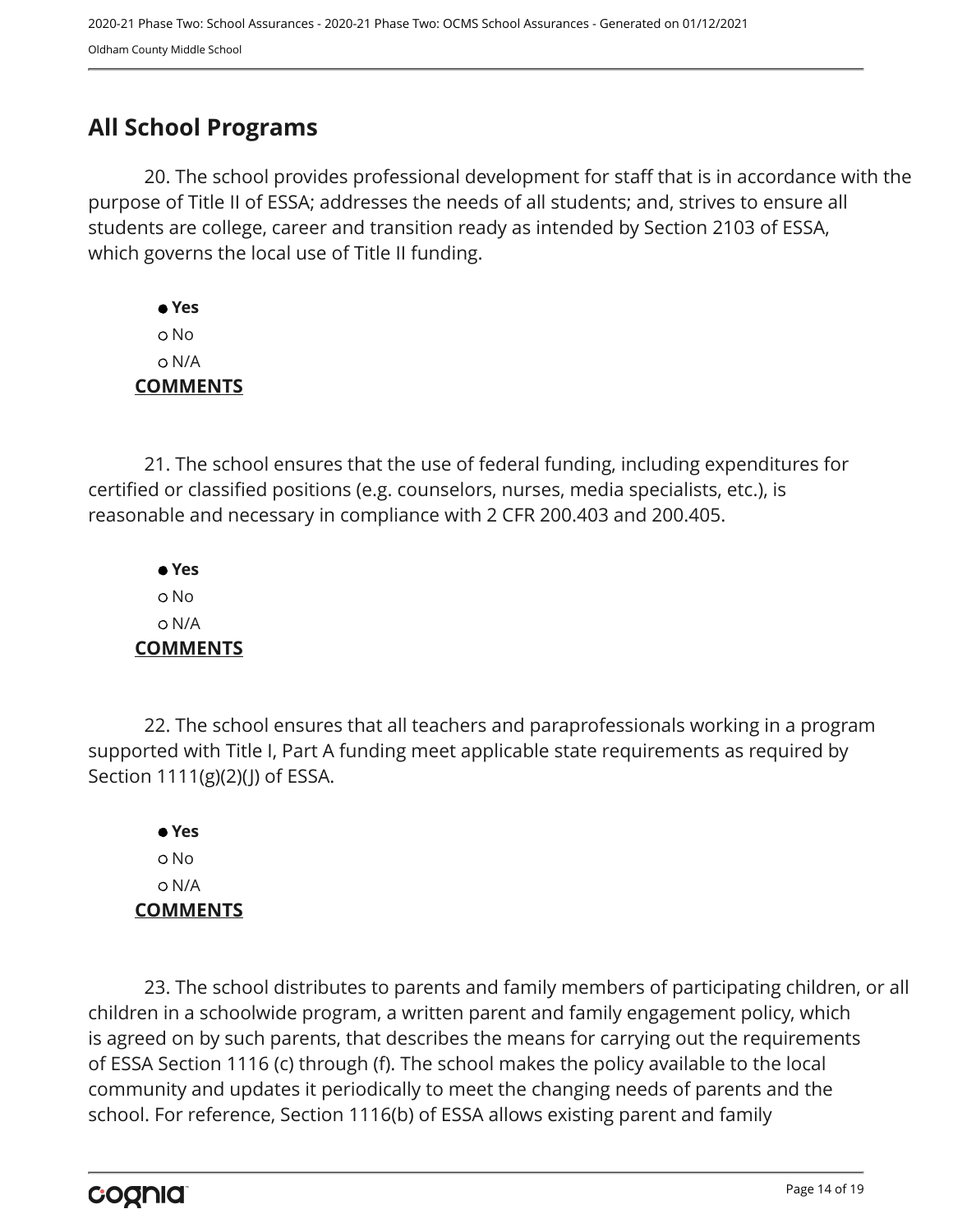engagement policies the school may have in place to be amended to meet the requirements under Title I, Part A.

 **Yes** No N/A **COMMENTS**

24. The school convenes an annual meeting, at a convenient time, to which all parents of participating children, or all children in a schoolwide program, are invited and encouraged to attend, to inform parents of their school's participation in Title I, Part A and to explain the requirements of Title I, Part A, and the right of the parents to be involved, as required under Section 1116(c)(1).

 **Yes** No N/A **COMMENTS**

25. The school offers a flexible number of meetings to parents, such as meetings in the morning or evening, and may provide, with funds provided under this part, transportation, child care, or home visits, as such services relate to parental involvement (ESSA Section 1116(c)(2).

 **Yes** No N/A **COMMENTS**

26. The school involves parents, in an organized, ongoing, and timely way, in the planning, review, and improvement of programs under Title I, including the planning, review, and improvement of the school parent and family engagement policy and the joint development of the schoolwide program plan undersection 1114(b), except that if a school has in place a process for involving parents in the joint planning and design of the school's programs, the school may use that process, if such process includes an adequate representation of parents of participating children (ESSA Section 1116 (c)(3)).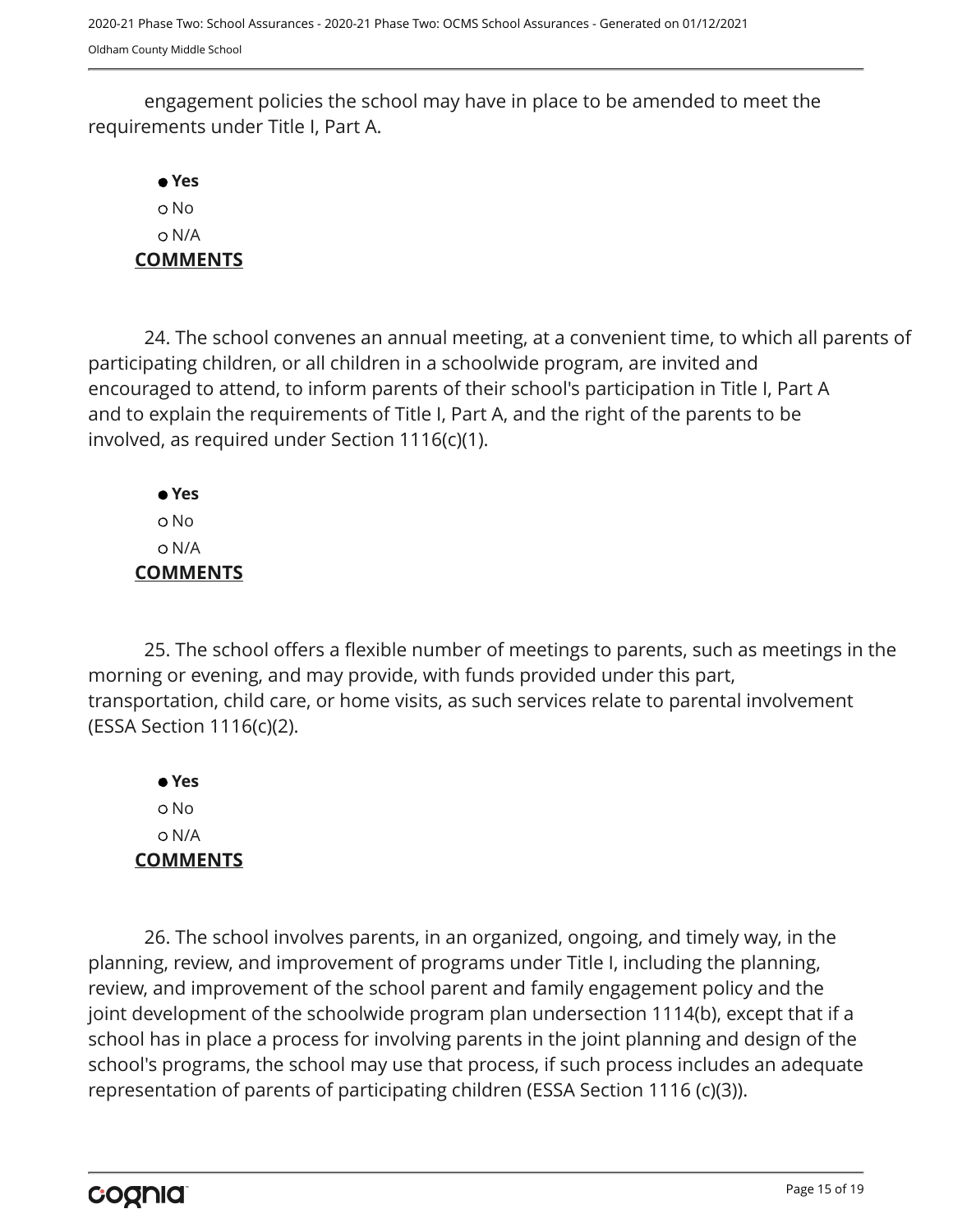**Yes** o No N/A **COMMENTS**

27. The school provides parents of participating children, or all children in a schoolwide program—

A. timely information about programs under Title I;

B. a description and explanation of the curriculum in use at the school, the forms of academic assessment used to measure student progress, and the achievement levels of the challenging State academic standards; and

C. if requested by parents, opportunities for regular meetings to formulate suggestions and to participate, as appropriate, in decisions relating to the education of their children, and respond to any such suggestions as soon as practicably possible (ESSA Section 1116  $(C)(4)$ ).

 **Yes** o No N/A **COMMENTS**

28. If the schoolwide program plan under section 1114(b) is not satisfactory to the parents of participating children, the school submits any parent comments on the plan when the school makes the plan available to the local educational agency.

 **Yes** No N/A **COMMENTS**

29. The school jointly develops with parents for all children served under this part a school-parent compact that outlines how parents, the entire school staff, and students will share the responsibility for improved student academic achievement and the means by which the school and parents will build and develop a partnership to help children achieve the State's high standards. The compact meets the requirements outlined in ESSA 1116(d)(1-2).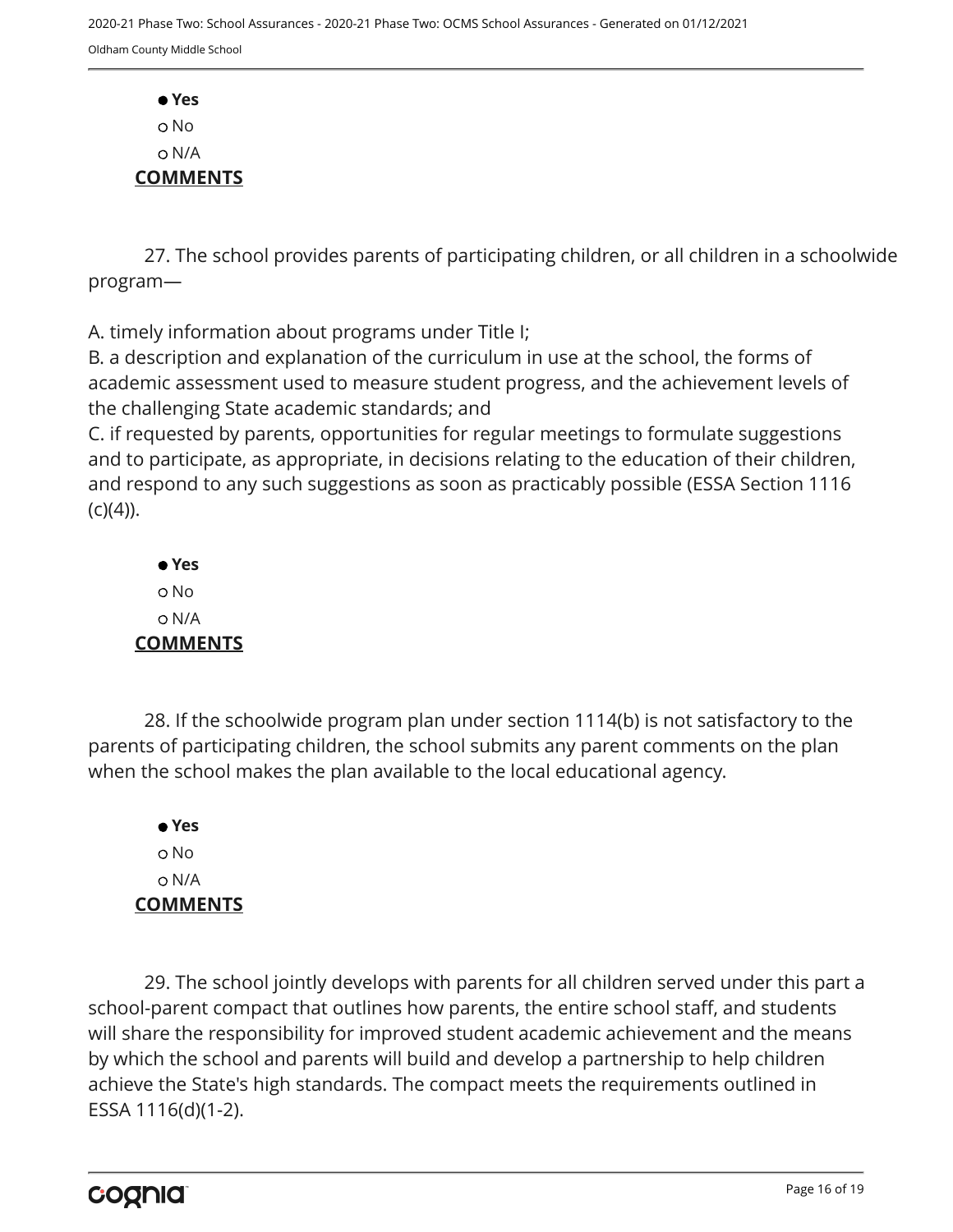**Yes** No N/A **COMMENTS**

30. The school provides assistance to parents of children served by the school in understanding such topics as the challenging State academic standards, State and local academic assessments, the requirements of Title I, and how to monitor a child's progress and work with educators to improve the achievement of their children, as required by ESSA Section 1116(e)(1).

 **Yes** o No N/A **COMMENTS**

31. The school provides materials and training to help parents to work with their children to improve their children's achievement, such as literacy training and using technology (including education about the harms of copyright piracy), as appropriate, to foster parental involvement, as required in ESSA Section 1116(e)(2).

 **Yes** No N/A **COMMENTS**

32. The school educates teachers, specialized instructional support personnel, principals, and other school leaders, and other staff, with the assistance of parents, in the value and utility of contributions of parents, and in how to reach out to, communicate with, and work with parents as equal partners, implement and coordinate parent programs, and build ties between parents and the school, as required in ESSA Section 1116(e)(3).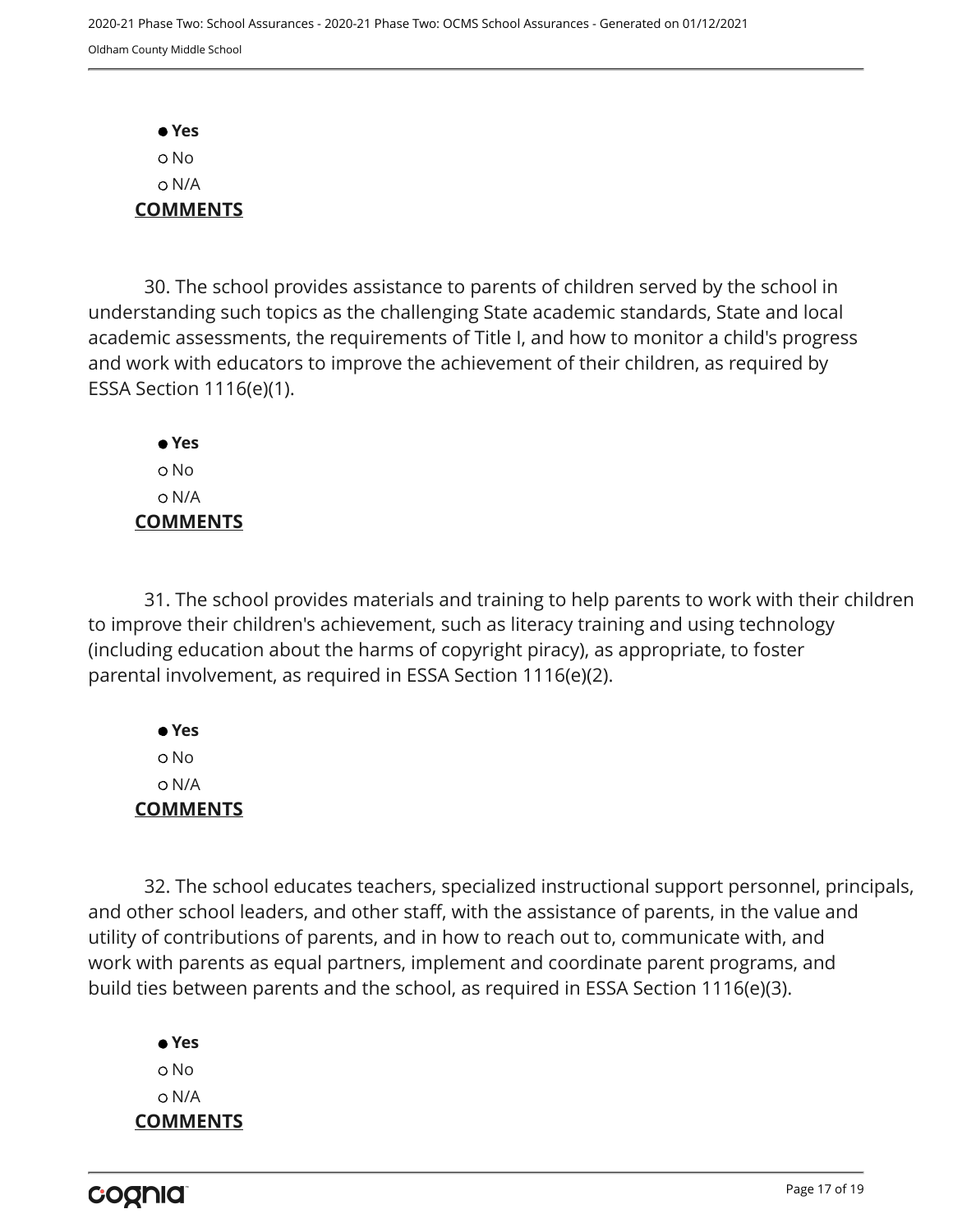33. To the extent feasible and appropriate, the school coordinates and integrates parent involvement programs and activities with other Federal, State, and local programs, including public preschool programs, and conducts other activities, such as parent resource centers, that encourage and support parents in more fully participating in the education of their children (ESSA Section 1116(e)(4)).

 **Yes** No N/A **COMMENTS**

34. The school ensures that information related to school and parent programs, meetings, and other activities is sent to the parents of participating children, or all children in a schoolwide program, in a format and, to the extent practicable, in a language the parents can understand, as required in ESSA Section 1116(e)(5).

 **Yes** o No N/A **COMMENTS**

35. To the extent practicable, the school provides opportunities for the informed participation of parents and family members (including parents and family members who have limited English proficiency, parents and family members with disabilities, and parents and family members of migratory children), including providing information and school reports required under section 1111 in a format and, to the extent practicable, in a language parents understand (ESSA Section 1116(f)).